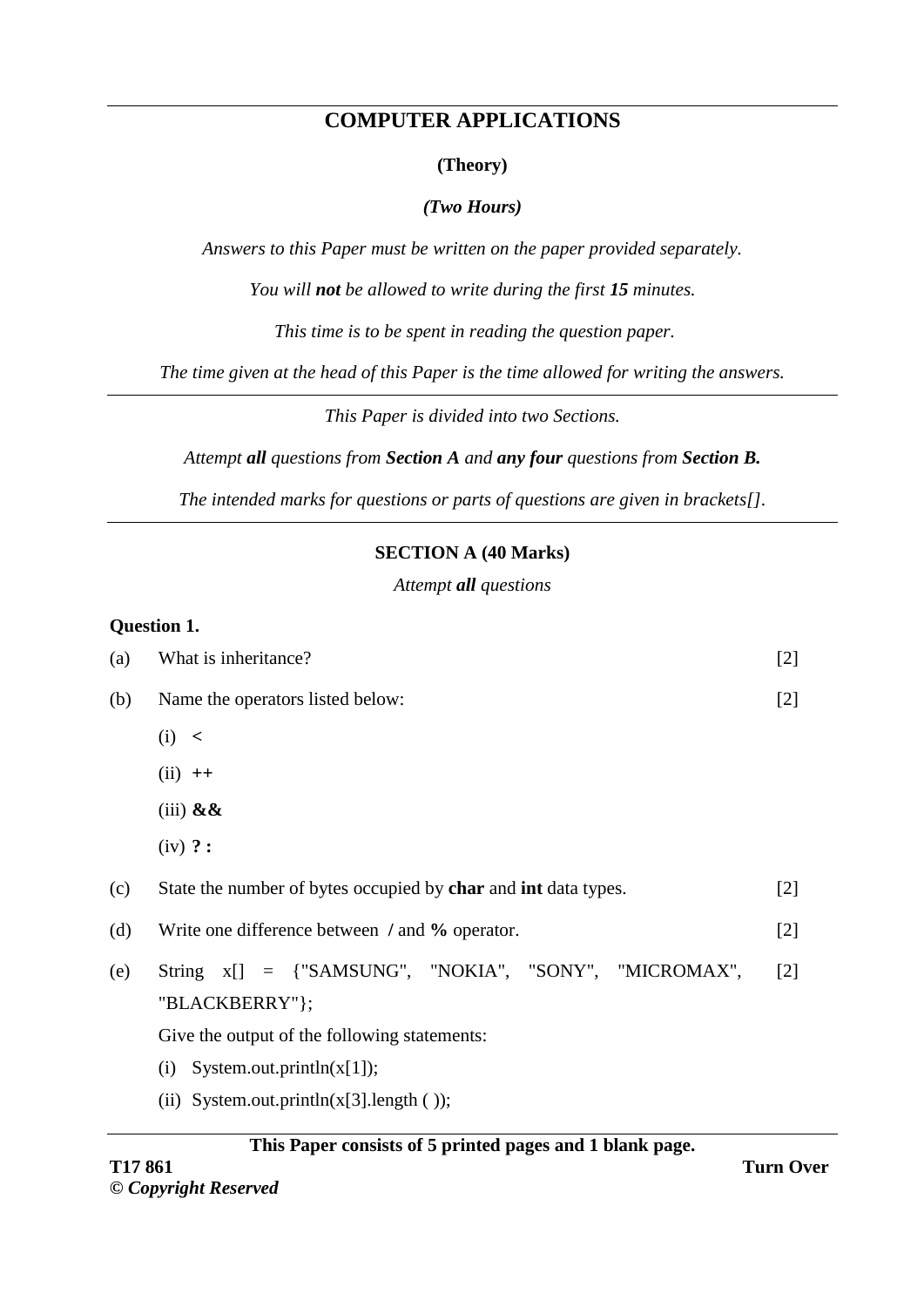# **Question 2.**

| Name the following:                                                                                            | $[2]$                                               |
|----------------------------------------------------------------------------------------------------------------|-----------------------------------------------------|
| A keyword used to call a package in the program.<br>(i)                                                        |                                                     |
| (ii) Any one reference data type.                                                                              |                                                     |
| What are the two ways of invoking functions?                                                                   | $[2]$                                               |
| State the data type and value of res after the following is executed:                                          | $[2]$                                               |
| char $ch = 't';$                                                                                               |                                                     |
| res= Character.toUpperCase(ch);                                                                                |                                                     |
| Give the output of the following program segment and also mention the number<br>of times the loop is executed: | $[2]$                                               |
|                                                                                                                |                                                     |
| $\{$                                                                                                           |                                                     |
| if $(a\%b == 0)$                                                                                               |                                                     |
| break;                                                                                                         |                                                     |
| ∤                                                                                                              |                                                     |
| System.out.println(a);                                                                                         |                                                     |
| Write the output:                                                                                              | $[2]$                                               |
| char ch = $F$ ;                                                                                                |                                                     |
| int $m = ch$ ;                                                                                                 |                                                     |
| $m=m+5$ ;                                                                                                      |                                                     |
| System.out.println( $m + " " + ch)$ ;                                                                          |                                                     |
| Question 3.                                                                                                    |                                                     |
| Write a Java expression for the following:                                                                     | $[2]$                                               |
| $ax^5 + bx^3 + c$                                                                                              |                                                     |
| What is the value of $x1$ if $x=5$ ?                                                                           | $[2]$                                               |
| $x1 = +x - x + + -x$                                                                                           |                                                     |
| Why is an object called an instance of a class?                                                                | $[2]$                                               |
|                                                                                                                | int a,b;<br>for $(a = 6, b = 4; a < 24; a = a + 6)$ |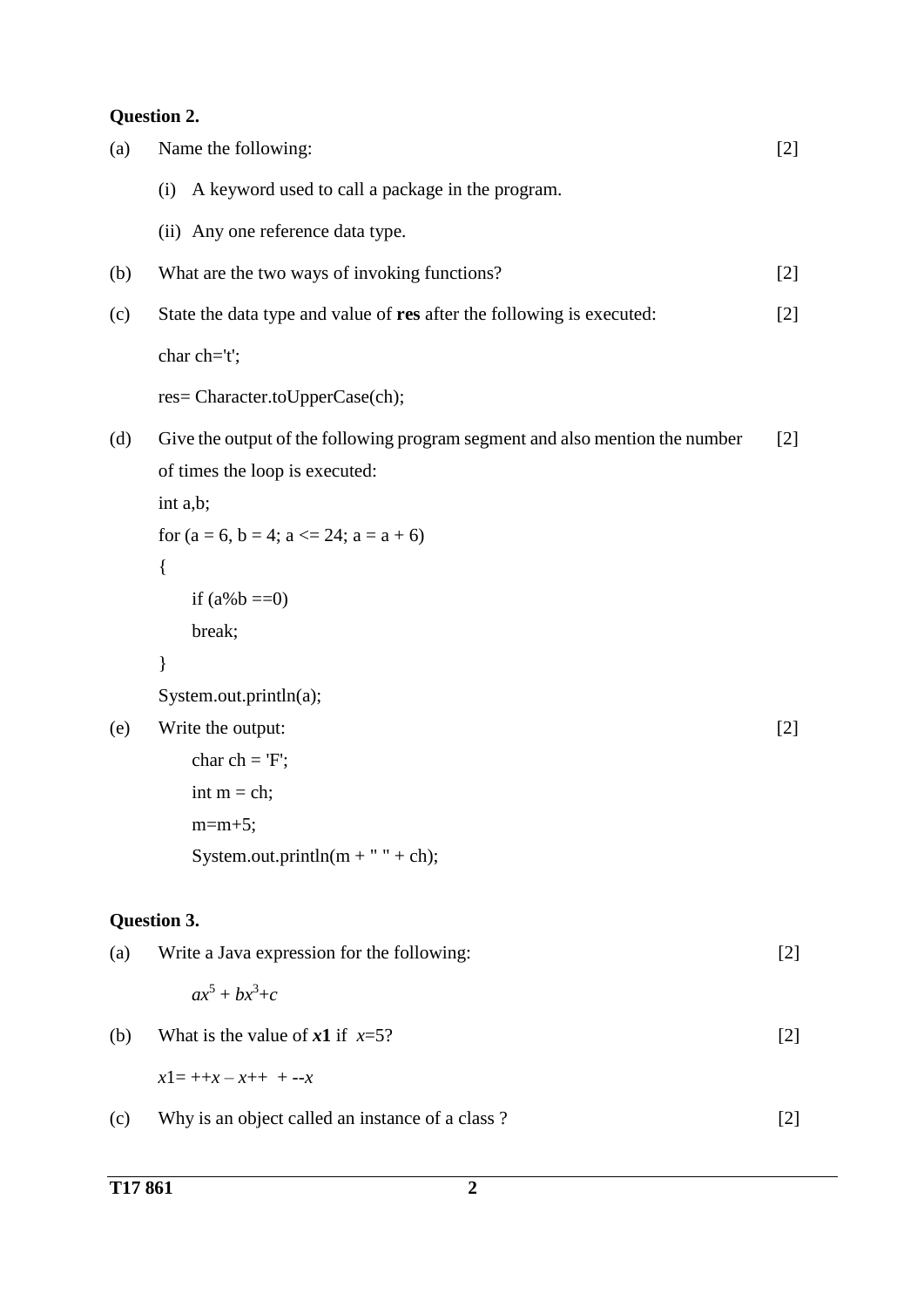| (d) | Convert following <i>do-while</i> loop into for loop.                         | $[2]$             |
|-----|-------------------------------------------------------------------------------|-------------------|
|     | int $i = 1$ ;                                                                 |                   |
|     | int $d=5$ ;                                                                   |                   |
|     | do<br>$\{$                                                                    |                   |
|     | $d = d * 2;$                                                                  |                   |
|     | System.out.println(d);                                                        |                   |
|     |                                                                               |                   |
| (e) | Differentiate between constructor and function.                               | $[2]$             |
| (f) | Write the output for the following:                                           | $[2]$             |
|     | String s="Today is Test";                                                     |                   |
|     | System.out.println(s.indexOf('T'));                                           |                   |
|     | System.out.println(s.substring(0,7) + " " + "Holiday");                       |                   |
| (g) | What are the values stored in variables $r_1$ and $r_2$ :                     | $[2]$             |
|     | double $r_1 = Math.abs(Math.min(-2.83, -5.83));$<br>(i)                       |                   |
|     | (ii) double $r_2 = Math.sqrt(Math.float0or(16.3));$                           |                   |
| (h) | Give the output of the following code:                                        | $[2]$             |
|     | String $A = 26$ ", B="100";                                                   |                   |
|     | String $D=A+B+"200"$ ;                                                        |                   |
|     | int $x=$ Integer.parseInt(A);                                                 |                   |
|     | int $y = Integer.parseInt(B);$                                                |                   |
|     | int $d = x+y$ ;                                                               |                   |
|     | System.out.println("Result $1 =$ "+D);                                        |                   |
|     | System.out.println("Result $2 = " +d)$ ;                                      |                   |
| (i) | Analyze the given program segment and answer the following questions:         | $[2]$             |
|     | for(int i=3;i $\le$ =4;i++)<br>$\{$                                           |                   |
|     | for(int j=2;j <i;j++) td="" {<=""><td></td></i;j++)>                          |                   |
|     | System.out.print(""); $\}$                                                    |                   |
|     | System.out.println("WIN");<br>$\Box$                                          |                   |
|     | How many times does the inner loop execute?<br>(i)                            |                   |
|     | (ii) Write the output of the program segment.                                 |                   |
| (j) | What is the difference between the Scanner class functions <i>next</i> () and | $\lceil 2 \rceil$ |
|     | $nextLine()$ ?                                                                |                   |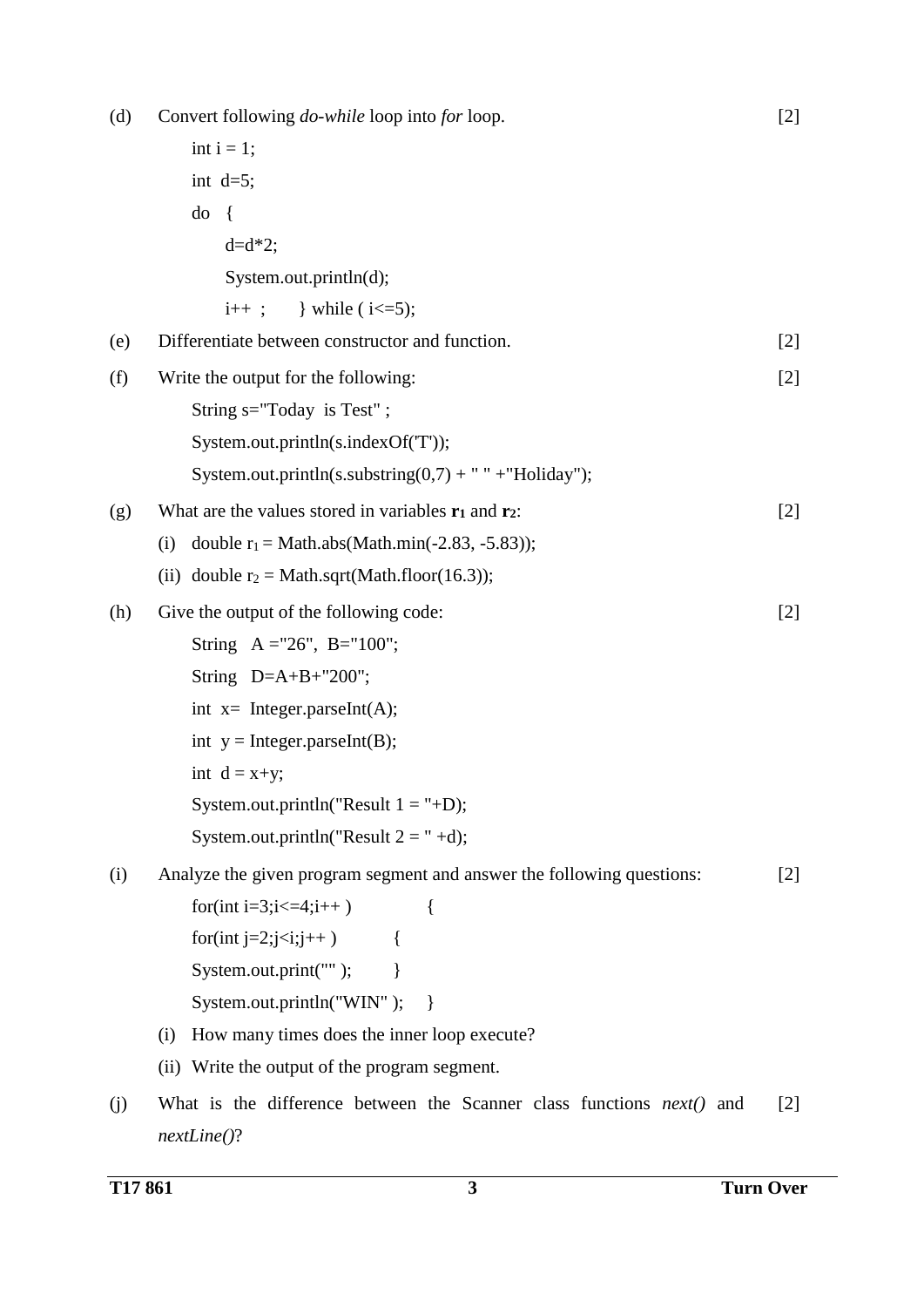### **SECTION B (60 Marks)**

Attempt *any four* questions from this Section.

*The answers in this Section should consist of the Programs in either Blue J environment or any* 

## *program environment with Java as the base.*

*Each program should be written using Variable descriptions/Mnemonic Codes so that the logic of the program is clearly depicted.* 

*Flow-Charts and Algorithms are not required.*

#### **Question 4.**

Define a class **ElectricBill** with the following specifications: class : ElectricBill Instance variables / data member: String  $n -$  to store the name of the customer int units – to store the number of units consumed double bill – to store the amount to be paid Member methods: void accept( ) – to accept the name of the customer and number of units consumed void calculate( $)$  – to calculate the bill as per the following tariff: Number of units Rate per unit First 100 units Rs.2.00 Next 200 units Rs. 3.00 Above  $300 \text{ units}$  Rs.  $5.00$ A surcharge of 2.5% charged if the number of units consumed is above 300 units. void print ( ) - To print the details as follows: Name of the customer: ……………………… Number of units consumed: ……………………… Bill amount: [15]

Write a main method to create an object of the class and call the above member methods.

## **Question 5.**

Write a program to accept a number and check and display whether it is a **spy number** or not. (A number is spy if the sum of its digits equals the product of its digits.) Example: consider the number 1124, Sum of the digits  $= 1 + 1 + 2 + 4 = 8$ [15]

Product of the digits  $= 1 \times 1 \times 2 \times 4 = 8$